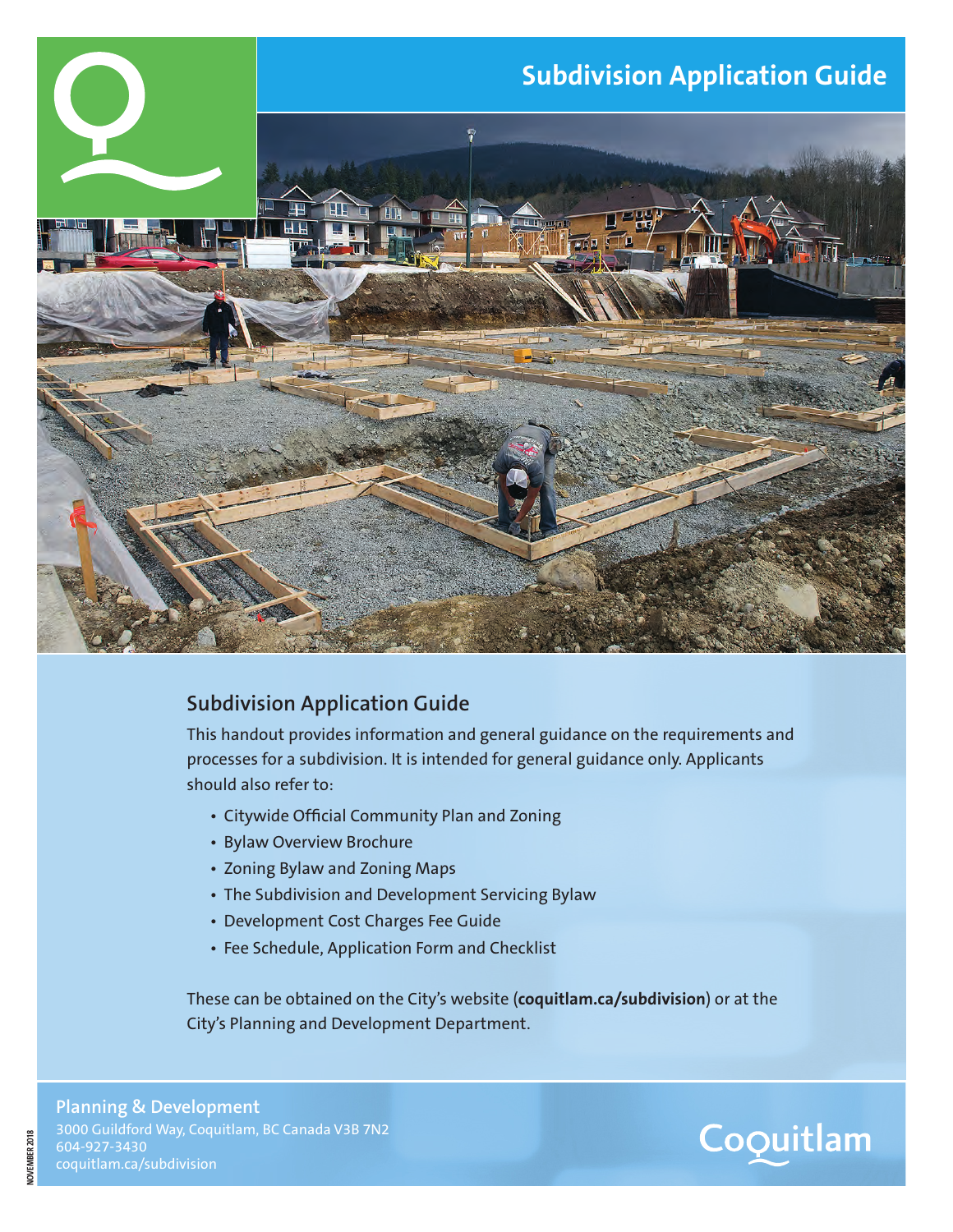#### **When is a Subdivision Application Required?**

Subdivision is the process of changing or creating new property (lot) boundaries and the process requires approval from the City's **Approving Officer** for registration of the new subdivision at the Land Titles Office.

A subdivision application is required for the following:

- Creating two or more lots from one or more existing lots
- Consolidating two or more lots into one lot
- Adjusting or realigning an existing property line
- Dedicating property for a road or park
- Cancelling an existing road allowance
- Creating a bare land strata development
- Creating several strata lots from one or more existing properties
- Creating a phased strata development
- Converting an existing multi-unit development to strata title ownership

### **Prior to Application**

The following steps are recommended prior to submitting a Subdivision Application:

- **Official Community Plan (OCP) Land Use Designations:**  Check the OCP land use maps for the designation of your property. (coquitlam.ca/cwocp)
- **Network Plans:** A proposed subdivision layout should use concept and network plans as a guide as they show the proposed location of future roads, bike lanes, pedestrian paths and trails and the location of desired parkland and linear open spaces.
- **Watercourses:** A Watercourse Protection Development Permit will also be required if a watercourse is located within or adjacent to the proposed subdivision.
- **Zoning Maps and Zoning Bylaw:** Check the City's Zoning Maps and Zoning Bylaw to find the zoning designation and zoning requirements for your property, including minimum lot size, minimum lot depth, and minimum lot width.
- **Servicing:** The servicing of roads, lanes and sidewalks adjacent to the land being subdivided is required for all subdivision applications and must meet the requirements of the City's Subdivision and Development Servicing Bylaw.
- **Tree Cuttting:** Any tree measuring 20 centimetres or more in diameter that is proposed to be removed will require a Tree Cutting Permit, prior to removal. The "Resource Guide Book for Tree Cutting Permit Applicants" provides information on the required steps to apply for a Tree Cutting Permit application.

Contact Development Planning staff at 604-926-3430 to discuss any of the above steps and receive advice on submission requirements.



# **Concurrent Applications**

For subdivision applications also requiring a rezoning and/or development permit application, the subdivision application will be processed concurrently. However, subdivision preliminary approval cannot be granted until an accompanying rezoning amendment bylaw has been given three readings by City Council.

#### **Role of the Approving Officer**

The Approving Officer is a municipal employee appointed by City Council to review and approve subdivisions. The Local Government Act, the Land Title Act, and the Strata Property Act of British Columbia, provide authority to a legally appointed City Approving Officer to approve subdivision applications.

# **Subdivision and Development Servicing Bylaw**

The Subdivision and Development Servicing Bylaw sets standards and requirements for works and services which are referred to in reviewing subdivision and building permit applications and are required of a developer of property. Works and services include roads, sidewalks, boulevards, streetlights, underground utilities such as water distribution systems and sewage collection systems, and drainage systems.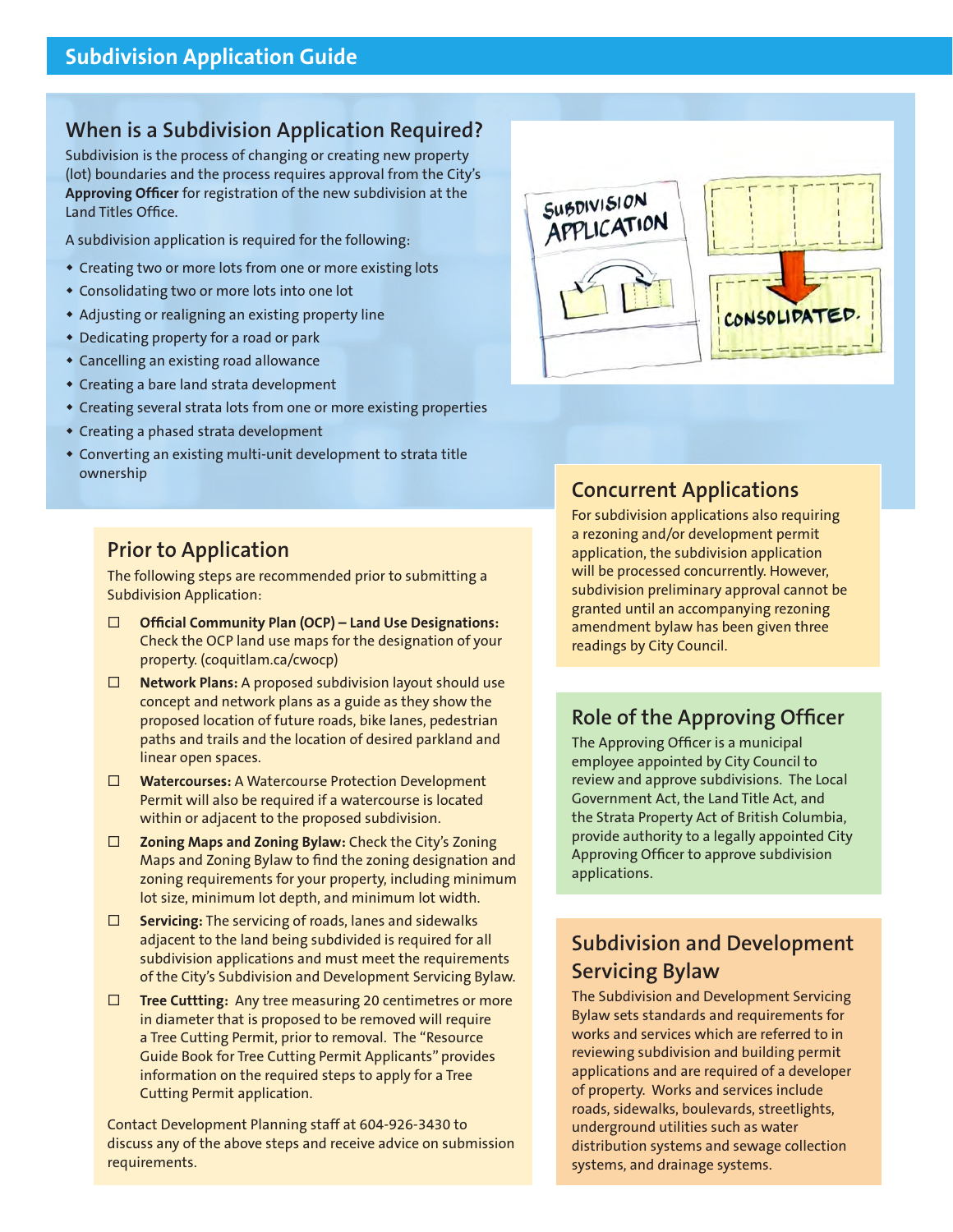### **Subdivision Application Guide**

# **Subdivision Application Submission**

To proceed with a subdivision application, complete a Subdivision Application Form and Checklist available on the City's website or at the Planning and Development Department. All information requested in the Checklist must be provided at time of submittal - this will ensure that your application will be referred to the appropriate City Departments and external agencies and responded to in a timely manner.

# **Strata Processes**

#### **Strata Subdivision Process**

Strata subdivisions involve the subdivision of land (bare land strata) or the subdivision of buildings. Within a strata development, some areas are owned collectively (in common) by all owners within the development with the remaining areas independently owned.

- **Bare Land Strata -** These applications follow the same general subdivision process as outlined in this document.
- **Phased Strata Plans -** To complete a phased strata plan, please complete and submit a subdivision application form and checklist, strata plans, and a "Form P Phased Strata Plan Declaration" from the

**2**

Strata Property Act to the Planning and Development Department. Form "P" is a legal document that identifies the number of phases and timing of those phases within the proposed strata. If found acceptable, the Approving Officer will sign the Form "P" and the strata plans once all requirements are met.

 **Strata Title Conversions -** The process is outlined in the Strata Title Conversion Guide and, generally, the conversion must be acknowledged and consented to by the tenants and meet all applicable fire, safety and Bylaw requirements to be considered for approval by City Council and the Approving Officer.

### **Subdivision Application Process**



**File Manager Assigned:** File Manager assigned in Development Planning.

**STEP 3 The File Manager:** Reviews the subdivision application to ensure it meets certain City standards, including but not limited to the

following:

- Official Community Plan policies;
- Lot size and dimensions;
- Road, lane, walkway and emergency vehicle access;
- Parks, natural features protection;
- Compatibility with existing subdivision patterns and future subdivision potential of neighbouring properties;
- Sewer, water, street light, and other services;
- Neighbourhood amenity preservation.

The Approving Officer may refer the application to the neighbouring property owners for comment if the neighbourhood's established amenities may be negatively impacted by the proposed subdivision.

**STEP 6 Final Approval:** Once the conditions are satisfied, the **Approving Officer** can grant Final Approval and the applicant is then responsible for registering the subdivision plan with the Land Title Office.

**STEP Referrals:** The File Manager refers the application to appropriate City Departments and any external agencies depending on the proposed application.

**STEP 4 Requirements Letter:** The applicant is sent a letter or email detailing the results of the review and may be required to supply further information such as a soils report, proposed lot grading and site servicing plans, an arborist report, a flood proofing study, and/or a transportation impact study. etc.

**STEP 5 Preliminary Layout Approval (PLA):** Upon receipt of any required additional information, and the title manager is satisfied, they will either find the subdivision "Technically Feasible" (where an associated rezoning application is necessary) or grant the proposed subdivision PLA with conditions that must be met prior to final approval. Conditions of the PLA typically include, but are not necessarily limited to, the applicant providing:

- Final adoption of the rezoning;
- Development servicing infrastructure, including roads, sewer, sidewalks,
- Legal documents for any required statutory rights-of-way, covenants, or easements,
- Payment of Development Cost Charges (DCCs),
- Connection Fees, Greater Vancouver Sewerage and Drainage District Fees, and School Site Acquisition Charges,
- Dedication of five percent (5%) parkland, or payment in-lieu for a subdivision creating three or more lots, and
- Payment of any current or estimated property taxes/utility charges.

**Important Note -** The PLA is valid for one year from the date of the PLA issuance letter. If the conditions cannot be satisfied within one year, an application for a time extension may be requested and upon review the Approving Officer may add to or revise the PLA conditions.